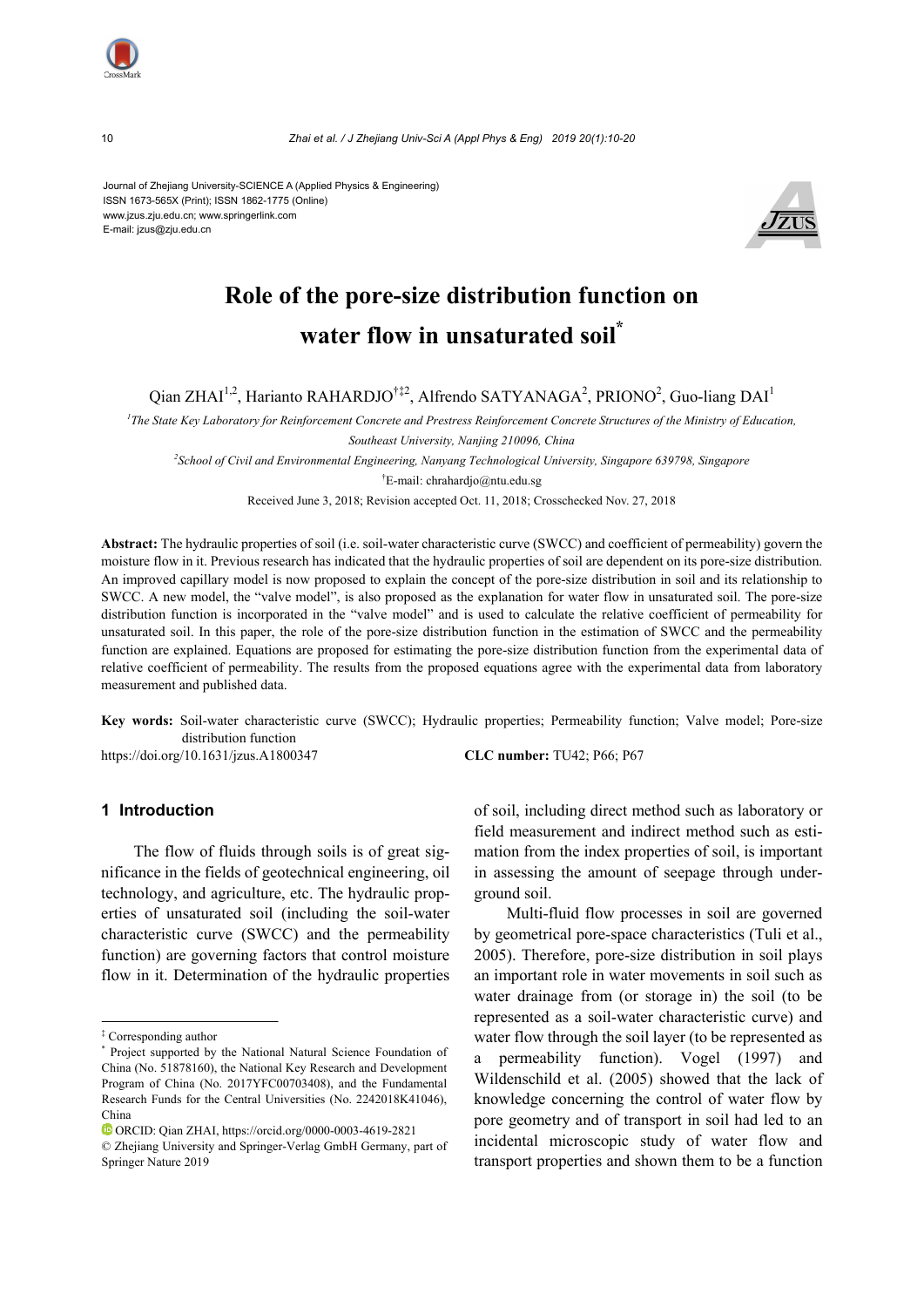of geometrical pore-space properties. In this paper, microscopic studies on the pores inside the soil were carried out so as to understand the principle of water flow in unsaturated soil.

The object of this paper is to explain the role of the pore-size distribution function on the results of SWCC and permeability function. It is found that the pore-size distribution function acts as a bridge to convert SWCC into a permeability function, and vice versa. A mathematical equation is also proposed to estimate the pore-size distribution function from the experimental permeability data.

#### **2 Literature review**

The SWCC or soil water retention curve defines the relationship between water content (can be expressed in the forms of gravimetric water content, volumetric water content, or degree of saturation) in the soil and the soil suction. SWCC is an effective interpretive model that uses the elementary capillary model to provide an understanding of the distribution of water in the voids (Fredlund and Rahardjo, 1993; Fredlund et al., 2012). In addition, Childs and Collis-George (1950), Zhai and Rahardjo (2015), and Zhai et al. (2018a) recommended that SWCC should be considered as analogous to the pore-size distribution function. Therefore, SWCC can provide information on pore-size distribution in soil (i.e. the pore-size distribution function).

SWCC is expressed using a continuous mathematical equation which is commonly referred to as the SWCC best-fit equation. Various forms of SWCC best-fit equations have been proposed (Gardner, 1958; Brooks and Corey, 1964; van Genuchten, 1980; Fredlund and Xing, 1994; Kosugi, 1994; Pedroso et al., 2009). Fredlund and Xing (1994) adopted the concept of pore-size distribution and proposed a best-fit equation by integration of the pore-size distribution function. Leong and Rahardjo (1997) and Zapata (1999) concluded that Fredlund and Xing (1994)'s equation performed best in best fitting the SWCC data for a wide range of soil over the entire range of matric suction. In addition, Zapata (1999) also suggested that van Genuchten (1980)'s model could perform well for best fitting fine-grained soils. Therefore, both van Genuchten (1980)'s model and Fredlund and Xing (1994)'s equation are selected here to describe the pore-size distribution in soil. Expressing SWCC equations in the form of degree of saturation, both Fredlund and Xing (1994)'s equation and van Genuchten (1980)' model can be expressed in the form of degree of saturation, respectively, as follows:

$$
S = C(\psi) \frac{1}{\left\{ \ln \left[ e + (\psi / a_{\rm f})^{n_{\rm f}} \right] \right\}^{m_{\rm f}}}
$$
  
= 
$$
\left( 1 - \frac{\ln(1 + \psi / C_{\rm r})}{\ln(1 + 10^6 / C_{\rm r})} \right) \frac{1}{\left\{ \ln \left[ e + (\psi / a_{\rm f})^{n_{\rm f}} \right] \right\}^{m_{\rm f}}},
$$
 (1)

where *S* is the degree of saturation,  $C(\psi)$  is correction function,  $\psi$  is the matric suction,  $C_r$  is the input value, a roughly estimation of the residual suction, and Fredlund and Xing (1994) and Zhai and Rahardjo (2012a, 2012b) recommended that  $C_r$ =1500 kPa for most cases, e is Euler's number, and  $a_f$ ,  $n_f$ , and  $m_f$  are fitting parameters.

$$
\Theta = \frac{S - S_{\rm r}}{1 - S_{\rm r}} = \left[ \frac{1}{1 + (a_{\rm v} h)^{b_{\rm v}}} \right]^{c_{\rm v}},\tag{2}
$$

where  $\Theta$  is the normalized degree of saturation, and  $S_r$ is the residual saturation. Zhai et al. (2017b) recommended that *S*r in van Genuchten (1980)'s model should be treated as a fitting parameter. *h* is the pressure head, and  $a_v$ ,  $b_v$ , and  $c_v$  are fitting parameters.

Lambe (1955) indicated that the permeability of soil was dependent on soil properties such as soil composition, degree of saturation, void ratio, pore fluid, and its structure (including grain size). Tuli and Hopmans (2004) found that both pore geometry (or pore size and shape) and size distribution (or space distribution) were the main factors determining the relationship between SWCC and permeability function (including hydraulic or air conductivity). Childs and Collis-George (1950) adopted the concept of the pore-size distribution function and derived an equation for estimating the coefficient of permeability of soil with respect to different degrees of saturation (or permeability function). Mualem (1976) assumed that the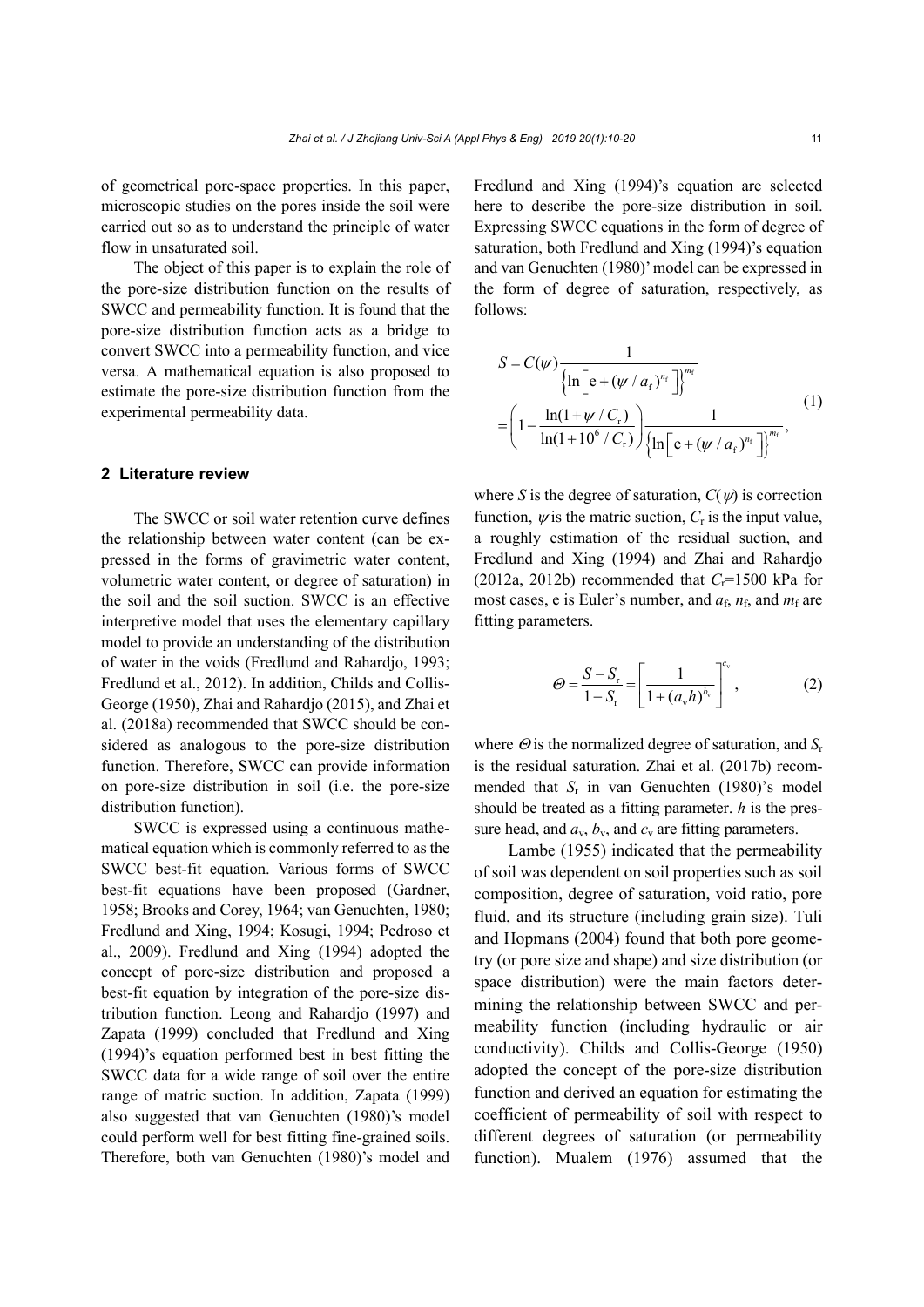simplified capillary tubesin Childs and Collis-George (1950)'s model have certain lengths and proposed a pore tortuosity-connectivity parameter to improve Childs and Collis-George (1950)'s method for the estimation of the permeability function. However, Mualem (1976) also indicated that there was no procedure available to determine this tortuosity-connectivity parameter and it could only be estimated empirically. On the other hand, Zhai et al. (2018a) recommended consider the changes in soil volume rather than using the empirical parameter (such as the tortuosityconnectivity parameter) to estimate the relative hydraulic conductivity. Therefore, the effect of tortuosity-connectivity on the permeability function is not considered in this study. Childs and Collis-George (1950)'s model has been improved and extended by Marshall (1958), Kunze et al. (1968), Fredlund et al. (1994), Zhai and Rahardjo (2015), Zhai et al. (2017a, 2017b), and Zhai et al. (2018b). Therefore, the relative coefficient of permeability (or permeability function) also contains information about the pore-size distribution in the soil. However, there is no valid method or equation that can be used to estimate the pore-size distribution function from the measured unsaturated permeability data. In this study, a mathematical equation is proposed to estimate the pore-size distribution function from the measurement data of permeability and the results from this equation agree with experimental data from SWCC measurement.

# **3 Theory**

The limitations of the conventional capillary model are explained in this section. An improved capillary model for description of the pores in soil is introduced. The pore-size distribution function is incorporated in this improved capillary model. In addition, a new model, the "valve model", is proposed to explain water flow in unsaturated soil. With the new model, the relationship between the pore-size distribution function and the permeability function can be explained clearly.

#### **3.1 Conventional capillary model**

Millington and Quirk (1961) and Mualem (1976) presented that the conventional capillary model was based on the "bundle of cylindrical capillaries" (BCC). The BCC representation postulates that a portion of the interconnected cylindrical pores is completely liquid-filled at a given matric potential whereas larger pores are completely empty. The idealization of the soil pore space model for the ease of explaining some aspects of engineering behavior of unsaturated soil was later found, but this model introduced serious limitations in its general application to unsaturated soil mechanics (Fredlund and Rahardjo, 1993; Fredlund et al., 2012; Zhai et al., 2017c).

In general, the limitations of conventional capillary models can be summarized as follows:

1. There is only a single tube for a particular pore size, which cannot represent the pore-size density for different pore sizes.

2. The water height in the tube is based on the capillary height and the total water amount in all these tubes may not be consistent with the water amount in soil with changes in matric suction.

3. The water drainage through a tube is pistonlike, either fully filled or fully empty, which cannot represent actual water movement in an irregular pore.

4. The tubes are not connected to each other. As a result, this model cannot be used to explain the water flow in unsaturated soil.

5. As the tubes are not connected to each other, no "ink-bottle" effect can be created and this makes the model incapable of explaining the wetting process in the soil.

#### **3.2 Improved capillary model**

To overcome the limitations of the conventional capillary model as explained in Section 3.1, a new capillary model is proposed. First, an irregular pore is simplified into a series of circular pores with different sizes as illustrated in Fig. 1. Second, on the crosssectional area, there are numbers of circular pores with different radii, which are converted from different irregular pores (Fig. 2b). The number of circular pores with radius of *r* is dependent on the pore-size density,  $f(r)$ , rather than on a single pore. In this case, the soil element illustrated in Fig. 2a can be simplified as Fig. 2b and a 3D perspective view of the simplified soil element is illustrated in Fig. 3.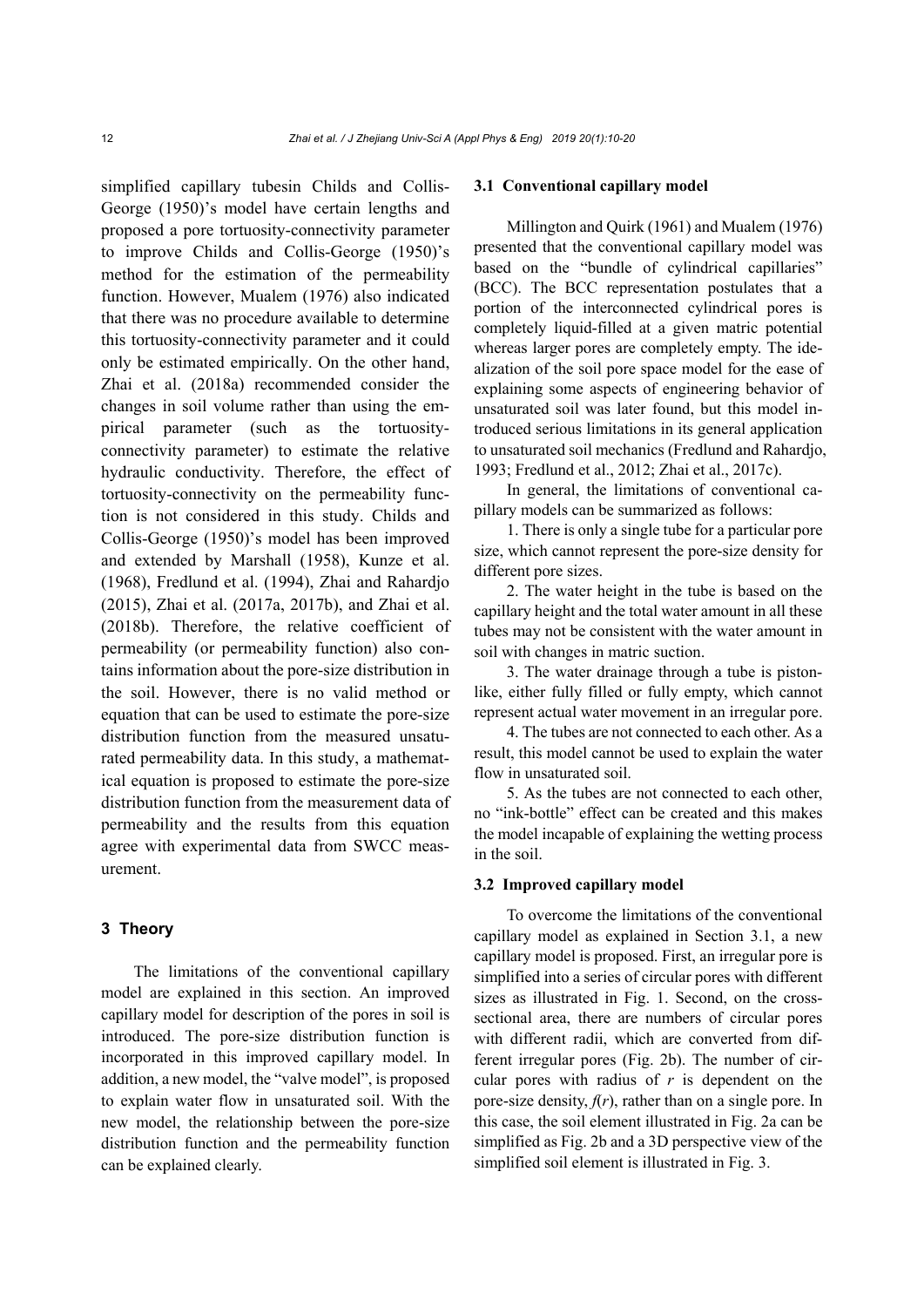In the simplified element, the length, the width, and the height of a soil element are set as 1. The porosity of soil can be defined by the total volume of these cylindrical tubes (or capillary tubes)  $\sum V_{\text{tube}}$ . As the width of soil element is defined as 1, the porosity of soil can also be defined as the area of circular pores on the cross-sectional area,  $\sum A_{\text{pore}}$ , as follows:

$$
\sum A_{\text{pore}} = \sum_{i=1}^{N} n_i \pi r_i^2, \qquad (3)
$$

where  $n_i$  is the total number of the pores with radius of  $r_i$ ,  $r_1$  is the maximum radius of a pore,  $r_N$  is the minimum radius of a pore, and *N* is the total number of the groups of pores.

The pore-size distribution function defines the ratio of the volume of pores with certain radius of *ri* to the total volume of pores, and that ratio is commonly defined as the pore-size density  $f(r_i)$ . Therefore, the pore-size density of pores with radius of  $r_i$ ,  $f(r_i)$ , can be calculated as follows:

$$
f(r_i) = \frac{n_i \pi r_i^2}{\sum_{i=1}^{N} n_i \pi r_i^2}.
$$
 (4)

This improved model can help to define the pore-size distribution function more clearly than the conventional capillary model. In addition, the volumes of pores in the element are consistent with the definition of porosity. As soil elements can be connected to each other, the cylindrical tubes can be assumed to be connected to each other. With random connectivity, the "ink-bottle" effect can be simulated. The detail of calculation of the "ink-bottle" effect can be found from Zhai et al. (2017c).



**Fig. 1 Simplification of an irregular pore into a series of circular pores** 

### **3.3 Relationship between SWCC and the poresize distribution function**

If water fully fills the pores from  $r_i$  to  $r_N$ , where  $r_j$ is the maximum radius of a pore which is filled with



**Fig. 2 Simplification of pores in soil element**  (a) Irregular pores; (b) Simplified circular pores



**Fig. 3 Illustration of capillary tubes in soil element** 

water, then the degree of saturation in the soil can be calculated by

$$
S(\psi_j) = \frac{\sum_{i=j}^{N} n_i \pi r_i^2}{\sum_{i=1}^{N} n_i \pi r_i^2}.
$$
 (5)

It is observed that Eq. (5) can be obtained by the summation of Eq. (4) as follows:

$$
S(\psi_j) = \sum_{i=j}^{N} f(r_i) = \frac{\sum_{i=j}^{N} n_i \pi r_i^2}{\sum_{i=1}^{N} n_i \pi r_i^2}.
$$
 (6)

Therefore, as illustrated in Eq. (6), SWCC expressed in the degree of saturation can be obtained from the integration of the pore-size distribution function. Eq. (6) gives the same conclusion from Fredlund and Xing (1994) namely that SWCC can be obtained by integrating the pore-size distribution function. Note that Eq. (6) was obtained based on the assumption that there is no soil volume change with changes in matric suction.

Therefore, the pore-size distribution function,  $f(\psi)$ , can be obtained by differentiation of the best fit equations (such as Eqs. (1) and (2)), which are expressed using the fitting parameters  $a_f$ ,  $n_f$ , and  $m_f$ , or  $a_v$ ,  $b_v$ , and  $c_v$  as follows: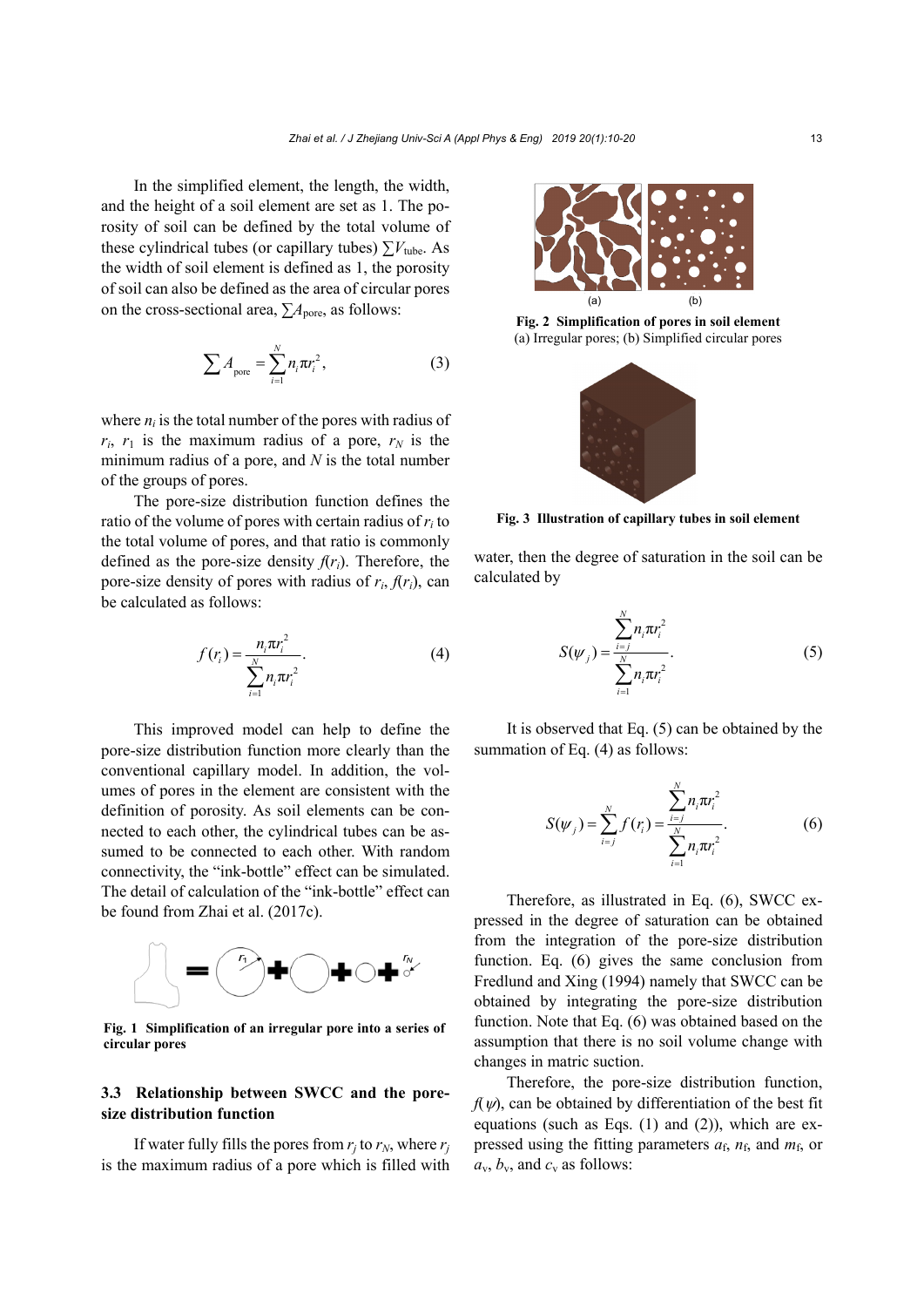$$
f(\psi) = \frac{dS}{d\lg(\psi)}
$$
  
=  $\psi \ln(10) \left[ \frac{m_r n_r (\psi / a_r)^{n_r-1} \left[ 1 - \frac{\ln(1 + \psi / C_r)}{\ln(1 + 10^6 / C_r)} \right]}{a_r \left[ e + (\psi / a_r)^{n_r} \right] \left\{ \ln \left[ e + (\psi / a_r)^{n_r} \right] \right\}^{m_r+1}}$   
+ 
$$
\frac{1}{\left[ \ln(1 + 10^6 / C_r)(1 + \psi / C_r) \right] C_r \left\{ \ln \left[ e + (\psi / a_r)^{n_r} \right] \right\}^{m_r}} \right],
$$
  
 $S - S$  (7)

$$
f(h) = \frac{S - S_r}{1 - S_r}
$$
  
=  $(S_r - 1)h \ln(10) a_v b_v c_v \left[ \frac{1}{1 + (a_v h)^{b_v}} \right]^{c_v + 1} (a_v h)^{b_v - 1}.$  (8)

## **3.4 Valve model for unsaturated permeability of soil**

The water valve, as illustrated in Fig. 4a is commonly used in houses; it has the internal structural design illustrated in Fig. 4b. Its working mechanism is explained and illustrated in Fig. 5.

When the valve is fully opened, the crosssectional area is completely open for water flow, as illustrated in Fig. 5a, the effective area that allows water to flow is  $A_0$  and the water flow rate reaches its maximum value,  $q_0$ . When the valve is half opened, the effective cross-sectional area is reduced to *A*<sup>i</sup> which results in a smaller flow rate,  $q_i$ . When the valve is closed, the effective cross-sectional area becomes zero and the flow rate also reduces to zero. The flow rate  $q_i$  can be calculated from the ratio between  $A_1$  and  $A_0$  as illustrated in Eq. (9). The reduction in the cross-sectional area can be calculated from the pore-size distribution function using the statistical method.

$$
\frac{q_i}{q_0} = \frac{A_i}{A_0}.
$$
 (9)

The results of experimental work from Reinson et al. (2005) showed that water could flow only through the water phase and could not flow through the air phase. Assume two soil elements connect each other on section A-A, the water flow through the section is dependent on the moisture condition of the two pores as illustrated in Fig. 6. If both pores are wet (Fig. 6a), then water can flow across the section. On the other hand, if one pore is dry (Fig. 6b), then water is blocked by air and cannot flow across the section. The probability of the connection of two pores is dependent on the pore-size density of the pores.

In this case, if the effective area that allows water flow through the section can be calculated, then the relative coefficient of permeability can be calculated. By studying the effective area for each individual pore (from  $r_m$  to  $r_N$ , where  $r_m$  is the maximum radius of wet pore corresponding to matric suction of  $\psi_m$ ), the total effective area on the cross-sectional area that allows water flow can be calculated as illustrated in Fig. 7, where *n* is the porosity.



**Fig. 4 Illustration of water valve**  (a) Water valve; (b) Internal structure of water valve



**Fig. 5 Illustration of working mechanism of a water valve** (a) Valve is fully open; (b) Valve is half open; (c) Valve is fully closed



**Fig. 6 Illustration of water flow cross the section**  (a) Two pores are wet; (b) Big pore is dry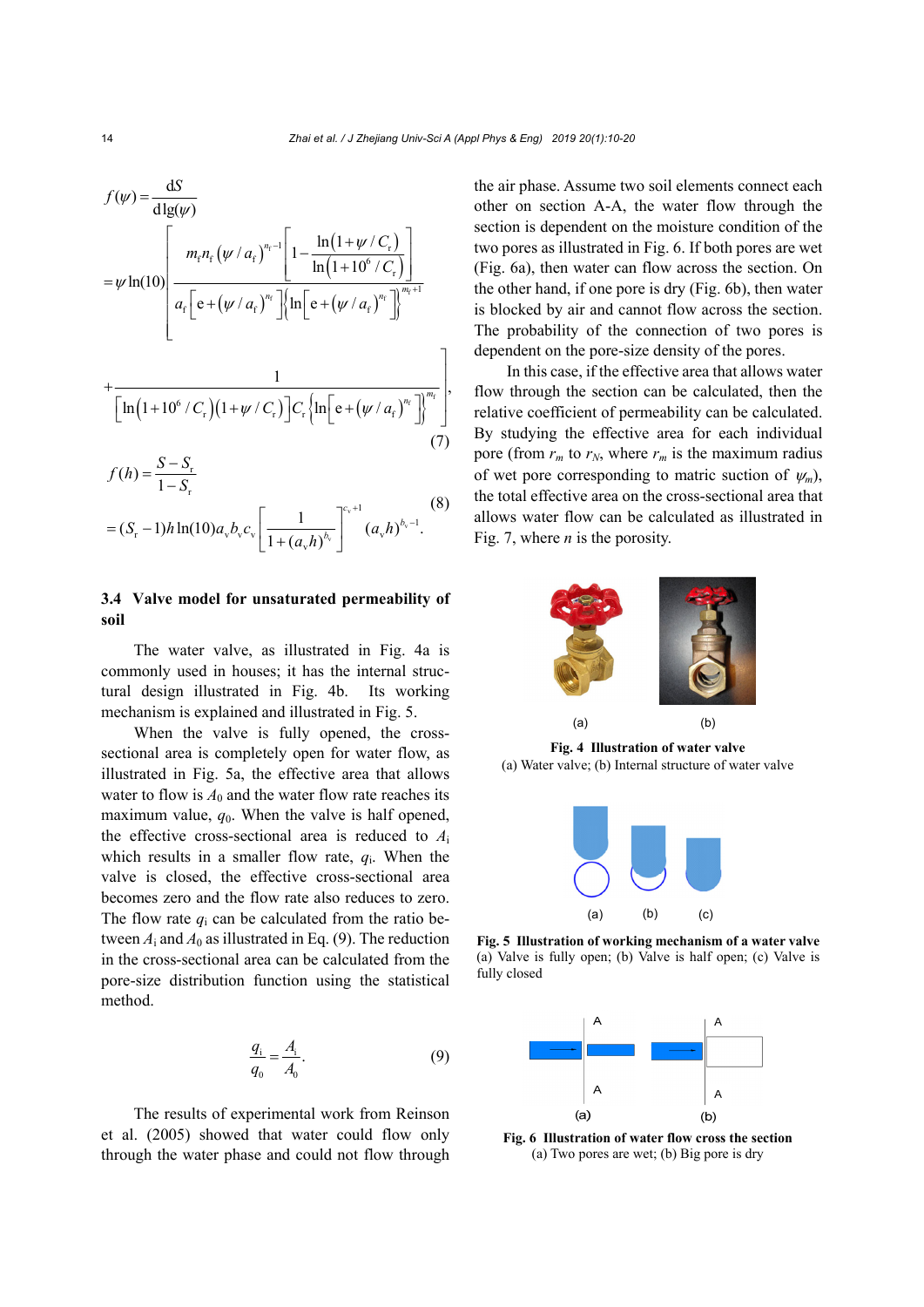

**Fig. 7 Illustration of effective area for each pore** 

The summation of the effective areas under suction of  $\psi_m$  can be divided by the total effective area under the fully saturated condition to determine the relative coefficient of permeability as shown in Eq. (10).

$$
k_{\rm r} = \left\{ \left( S(\psi_m) - S(\psi_{m+1}) \right)^2 \psi_m^{-2} + \sum_{i=m+1}^N \left[ \left( S(\psi_m) - S(\psi_i) \right)^2 - \left( S(\psi_m) - S(\psi_{i-1}) \right)^2 \right] \psi_i^{-2} \right\} / \left\{ \sum_{i=1}^N \left[ \left( 1 - S(\psi_i) \right)^2 - \left( 1 - S(\psi_{i-1}) \right)^2 \right] \psi_i^{-2} \right\},\tag{10}
$$

where  $k_r$  is the relative coefficient of permeability, and  $S(\psi_m)$  is the degree of saturation corresponding to matric suction of  $\psi_m$ .

Substituting Fredlund and Xing (1994)'s equation into Eq. (10), the relative coefficient of permeability can be obtained using fitting parameters  $(a_f, n_f)$ and  $m_f$ ) as shown in Eq. (11). In addition, if van Genuchten (1980)'s model is used as the SWCC best fit equation, the relative coefficient of permeability can be obtained using fitting parameters  $(a_v, b_v, \text{ and } c_v)$ as shown in Eq. (13).

$$
k_{\rm r} = \frac{1}{A_{\rm FX}} \left\{ \left\{ \frac{C(\psi_m)}{\left\{ \ln \left[ e + (\psi_m / a_{\rm f})^{n_{\rm f}}} \right] \right\}^{m_{\rm f}} - \frac{C(\psi_{m+1})}{\left\{ \ln \left[ e + (\psi_{m+1} / a_{\rm f})^{n_{\rm f}}} \right] \right\}^{m_{\rm f}} \right\} \frac{1}{\psi_m^2}
$$

$$
+\sum_{j=m+1}^{N}\left\{\left\{\frac{C(\psi_{m})}{\left\{\ln\left[e+(\psi_{m}/a_{f})^{n_{f}}\right]\right\}^{m_{f}}-\frac{C(\psi_{j})}{\left\{\ln\left[e+(\psi_{j}/a_{f})^{n_{f}}\right]\right\}^{m_{f}}}\right\}^{2}\right\}
$$
\n
$$
-\left\{\frac{C(\psi_{m})}{\left\{\ln\left[e+(\psi_{m}/a_{f})^{n_{f}}\right]\right\}^{m_{f}}-\frac{C(\psi_{j-1})}{\left\{\ln\left[e+(\psi_{j-1}/a_{f})^{n_{f}}\right]\right\}^{m_{f}}}\right\}^{2}\left\{\frac{1}{\psi_{j}^{2}}\right\},\tag{11}
$$
\n
$$
A_{\text{FX}}=\sum_{i=1}^{N}\left\{\left\{1-\frac{C(\psi_{i})}{\left\{\ln\left[e+(\psi_{i}/a_{f})^{n_{f}}\right]\right\}^{m_{f}}}\right\}^{2}\right\}
$$
\n
$$
-\left\{1-\frac{C(\psi_{i-1})}{\left\{\ln\left[e+(\psi_{i-1}/a_{f})^{n_{f}}\right]\right\}^{m_{f}}}\right\}^{2}\left\{\frac{1}{\psi_{i}^{2}},\tag{12}
$$

where  $A_{FX}$  is the effective area calculated using Fredlund and Xing (1994)'s equation when the soil is fully saturated.

$$
k_{\rm r} = \frac{1}{A_{\rm VG}} \left\{ \left\{ \frac{1}{\left[ 1 + (a_{\rm v} \psi_m)^{b_{\rm v}} \right]^{c_{\rm v}}} - \frac{1}{\left[ 1 + (a_{\rm v} \psi_{m+1})^{b_{\rm v}} \right]^{c_{\rm v}}} \right\}^2 \frac{1}{\psi_m^2} + \sum_{j=m+1}^N \left\{ \left\{ \frac{1}{\left[ 1 + (a_{\rm v} \psi_m)^{b_{\rm v}} \right]^{c_{\rm v}}} - \frac{1}{\left[ 1 + (a_{\rm v} \psi_j)^{b_{\rm v}} \right]^{c_{\rm v}}} \right\}^2 \right\}
$$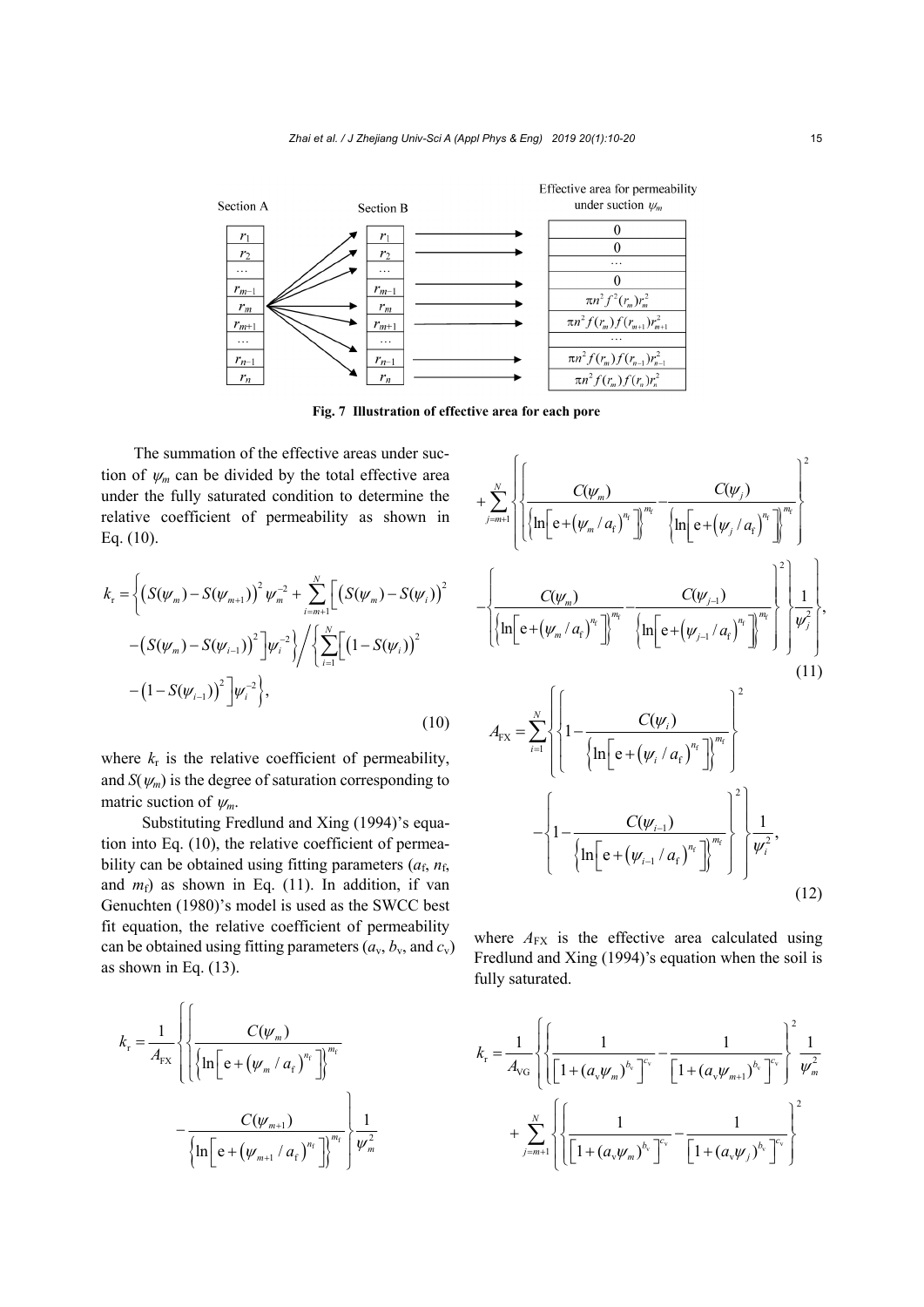$$
-\left\{\frac{1}{\left[1+(a_{\nu}\psi_{m})^{b_{\nu}}\right]^{c_{\nu}}}-\frac{1}{\left[1+(a_{\nu}\psi_{j-1})^{b_{\nu}}\right]^{c_{\nu}}}\right\}^{2}\left\{\frac{1}{\psi_{j}^{2}}\right\},
$$
\n(13)\n
$$
A_{\text{VG}} = \sum_{i=1}^{N} \left\{\left\{1-\frac{1}{\left[1+(a_{\nu}\psi_{i})^{b_{\nu}}\right]^{c_{\nu}}}\right\}^{2}\right\}
$$
\n(14)\n
$$
-\left\{1-\frac{1}{\left[1+(a_{\nu}\psi_{i-1})^{b_{\nu}}\right]^{c_{\nu}}}\right\}^{2}\left\{\frac{1}{\psi_{i}^{2}},\right\}
$$

where  $A_{\text{VG}}$  is the effective area calculated using van Genuchten (1980)'s equation when the soil is fully saturated.

It is observed from Eqs.  $(1)$ ,  $(7)$ , and  $(11)$  and Eqs. (2), (8), and (13) that SWCC, pore-size distribution function,  $f(r)$ , and relative coefficient of permeability, *k*r, can be expressed by the same set of fitting parameters (e.g.  $a_f$ ,  $n_f$ , and  $m_f$  in Fredlund and Xing (1994)'s equation or  $a_v$ ,  $b_v$ , and  $c_v$  in van Genuchten (1980)'s model). In this case, if any of these properties, SWCC,  $f(r)$ , or  $k_r$ , is known, the other two properties can be calculated accordingly.

#### **4 Experimental program for verification**

Fredlund and Xing (1994) illustrated that SWCC and  $f(r)$  can be calculated from each other. On the other hand, Zhai and Rahardjo (2015) and Zhai et al. (2017a, 2017b) demonstrated that *k*r can be calculated from SWCC. However, it seems that there is no valid equation that can be used to estimate the pore-size distribution function from the measured permeability data. It is observed, however, that Eqs. (11) and (13) can be used to calculate SWCC from the experimental data of permeability. In order to verify the capability of Eqs. (11) and (13), one specimen of a compacted mixture of sand and kaolin K50S50 (50% sand with 50% kaolin) was prepared for both an unsaturated permeability test and SWCC measurement. The unsaturated permeability tests were carried out using an apparatus named unsaturated triaxial permeameter, which is modified from unsaturated triaxial equipment, as shown in Fig. 8. In this research, the modification followed the recommendations from Goh (2012), Goh et al. (2015), Priono (2016), and Rahimi and Rahardjo (2016).



**Fig. 8 Schematic diagram of the unsaturated triaxial permeameter setup** 



The unsaturated permeability measured was paused when a steady-state condition (or equilibrium condition) was achieved for a period of time. The equilibrium condition is usually determined from graphical observation. After the permeability test was completed at each suction stage, the equilibrium state was reached for the SWCC measurement. Following this procedure, the unsaturated permeability and SWCC could be measured simultaneously.

Index property tests were carried out on compacted specimens which were mixed by Ottawa sand (20–30 mesh) and L2-grade kaolin. Index properties of the soil samples used in this study are illustrated in Table 1.

**Table 1 Index properties of soils used in this study** 

| Index property                                              | Description         |
|-------------------------------------------------------------|---------------------|
| Dry density, $\rho_d$ (×10 <sup>3</sup> kg/m <sup>3</sup> ) | 1.75                |
| Water content, $w$ (%)                                      | 12.10               |
| Void ratio, e                                               | 0.48                |
| Liquid limit, LL $(\%)$                                     | 46.70               |
| Plastic limit, PL (%)                                       | 27.40               |
| Plasticity index, PI (%)                                    | 19.30               |
| Specific gravity, $G_s$                                     | 2.59                |
| $GSD$ -sand $(\% )$                                         | 50.00               |
| $GSD-silt$ $(\%)$                                           | 37.50               |
| $GSD$ -clay $(\% )$                                         | 12.50               |
| Unified soil classification system (USCS)                   | <b>SM-ML</b>        |
| Saturated permeability, $k_s$ (m/s)                         | $1.12\times10^{-8}$ |

Note: GSD represents the grain-size distribution data, and SM-ML represents the silty sand with low plasticity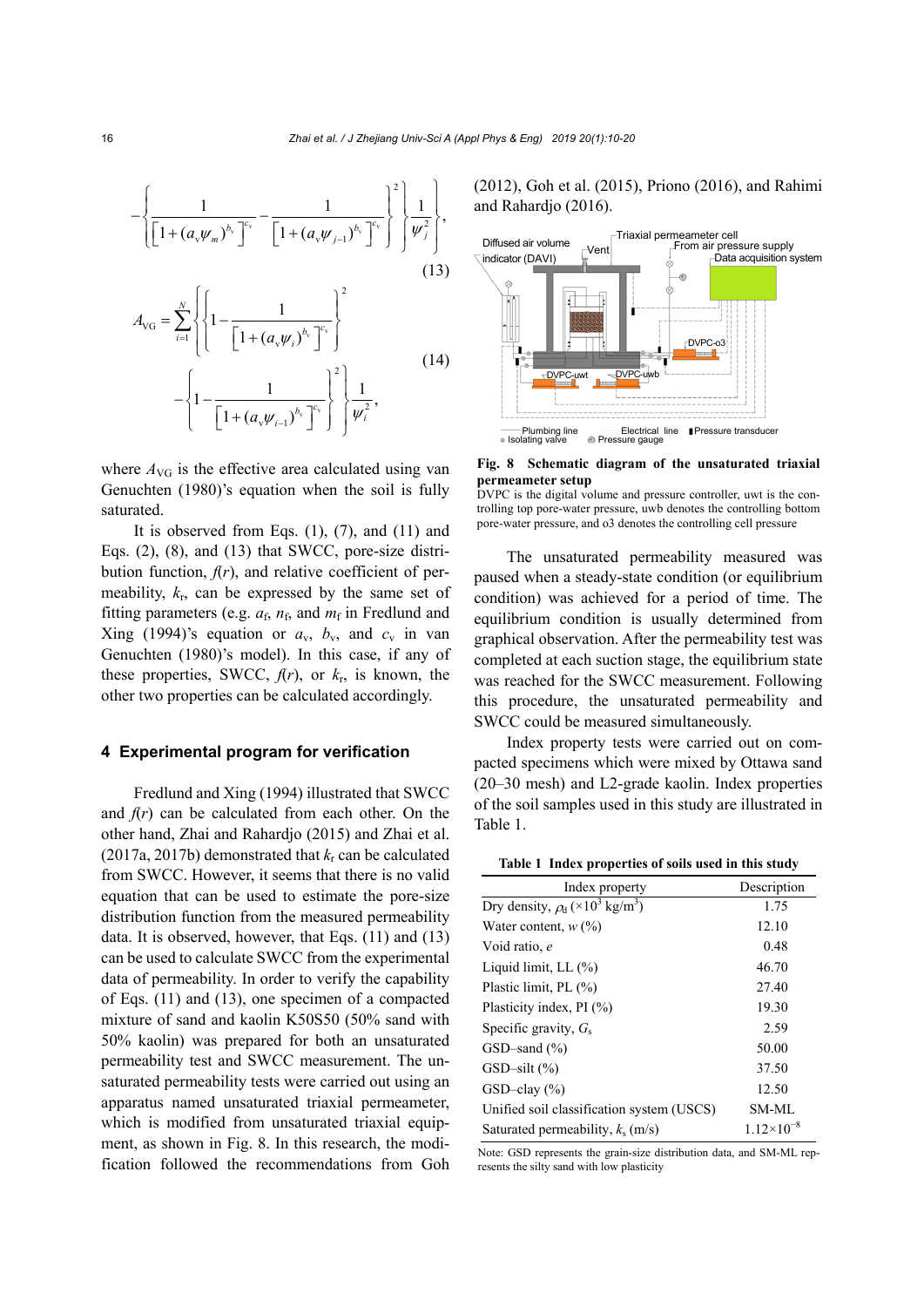In addition to the experimental measurements carried out in this study, another five sets of data including fine sand, volcanic sand, touchet silt loam, glass beads from Brooks and Corey (1964), and superstition sand from Richards (1952) were collected from different reports. As no index properties of these soils were reported in the literature, only the experimental data of the relative coefficient of permeability and SWCC for these soils are illustrated in Fig. 9.



**Fig. 9 Experimental data of relative coefficient of permeability and SWCC of six types of soils permeameter setup: (a) measured relative coefficient of permeability; (b) measured SWCC** 

Eqs. (11) and (13) were used to best fit the measured data of relative coefficients of permeability using curve fitting technique. After obtaining the fitting parameters in Fredlund and Xing (1994)'s equation (i.e.,  $a_f$ ,  $n_f$ , and  $m_f$ ) and van Genuchten (1980)'s model  $(a_v, b_v,$  and  $c_v$ ) from the regression procedure, these fitting parameters were then used to calculate SWCC. Consequently, the calculated SWCCs were compared with the measured SWCCs for these six types of soil.

#### **5 Results and discussion**

The fitting parameters such as  $a_f$ ,  $n_f$ , and  $m_f$  in Fredlund and Xing (1994)'s equation and  $a_v$ ,  $b_v$ , and  $c_v$ in van Genuchten (1980)'s model were obtained from the best fit procedure (by minimizing  $\Sigma(\log(k_{ri}))$  $-\log(k'_{ri})^2$ , where  $k_{ri}$  is the measured relative hydraulic conductivity and  $k'_{ri}$  is the estimated relative hydraulic conductivity from Eq.  $(11)$  or Eq.  $(13)$ ), which are as presented in Tables 2 and 3, respectively. The best fitting results for the relative hydraulic conductivity for these soils are illustrated in Fig. 10. Subsequently, the determined fitting parameters in Tables 2 and 3 were used to estimate the SWCC for these soils and the estimation results are illustrated in Fig. 11. The coefficients of goodness between the estimated results and the experimental results of SWCC for these soils are presented in Table 4.



**Fig. 10 Best fitting results for these soils using Eq. (11) (a) and Eq. (13) (b)** 

The results shown in Fig. 10 and Table 2 indicated that Eqs. (11) and (13) performed well (high values of  $R^2$ ) as the best fit equations for the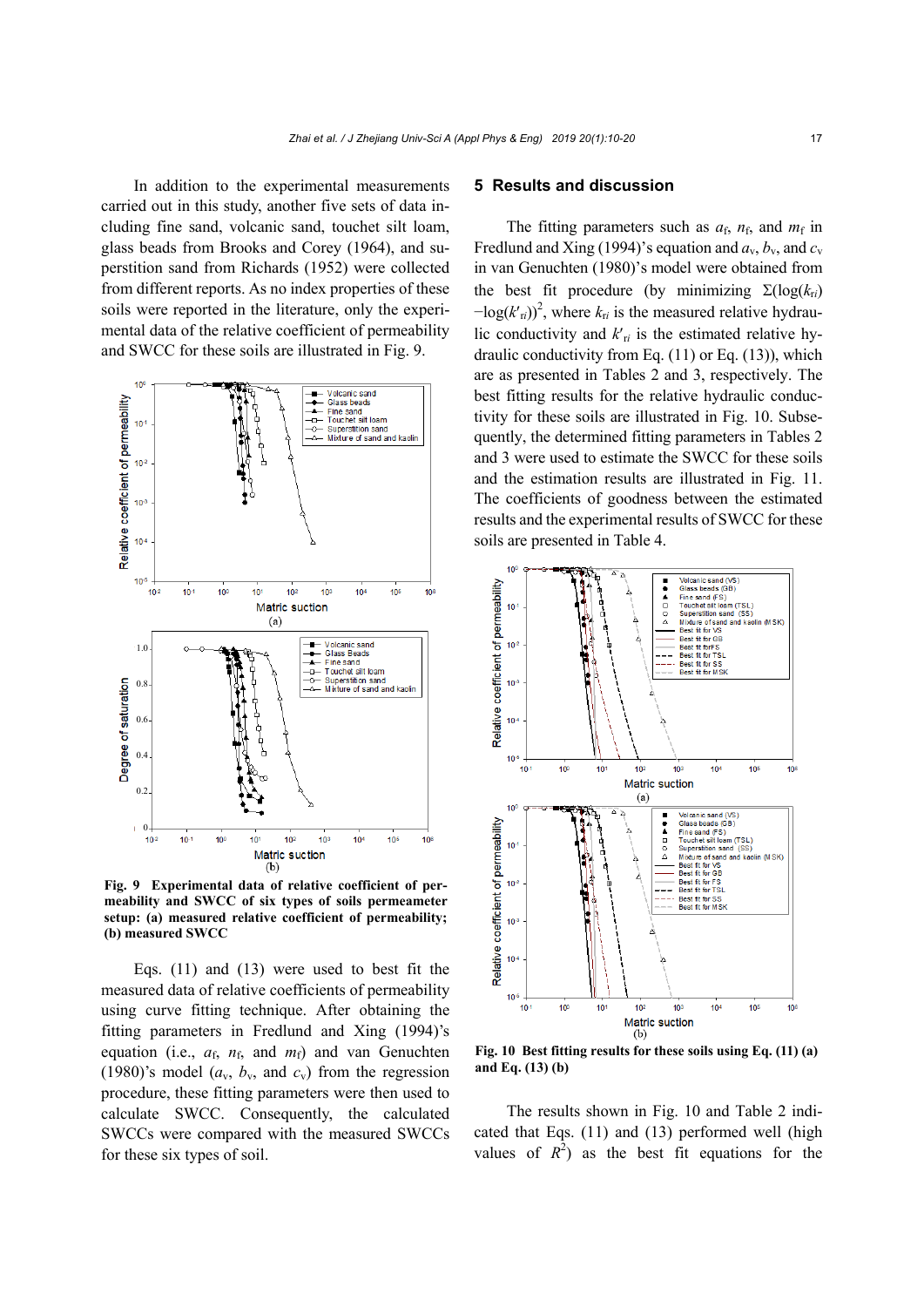| Soil                       |            | Fredlund and Xing (1994)'s equation |             |             |        |
|----------------------------|------------|-------------------------------------|-------------|-------------|--------|
|                            | $af$ (kPa) | $n_{\rm f}$                         | $m_{\rm f}$ | $C_r$ (kPa) |        |
| Volcanic sand              | 2.10       | 6.34                                | 2.02        | 1500        | 99.99% |
| Glass beads                | 3.09       | 17.61                               | 1.31        | 1500        | 97.73% |
| Fine sand                  | 6.27       | 8.57                                | 12.99       | 1500        | 98.43% |
| Touchet silt loam          | 7.76       | 6.38                                | 0.76        | 1500        | 98.80% |
| Silty sand                 | 3.03       | 10.19                               | 0.67        | 1500        | 99.78% |
| Mixture of sand and kaolin | 43.74      | 4.95                                | 0.59        | 1500        | 99.77% |

**Table 2 Fitting parameters obtained by best fitting Eq. (11) on experimental data of relative coefficient of permeability** 

**Table 3 Fitting parameters obtained by best fitting Eq. (13) on experimental data of relative coefficient of permeability** 

| Soil                       | van Genuchten (1980)'s model |             |             |    |        |
|----------------------------|------------------------------|-------------|-------------|----|--------|
|                            | $a_{v}$ (kPa <sup>-1</sup> ) | $D_{\rm v}$ | $c_{\rm v}$ | U. |        |
| Volcanic sand              | 0.487                        | 6.76        | 0.740       |    | 99.99% |
| Glass beads                | 0.342                        | 31.93       | 0.200       | 0  | 97.06% |
| Fine sand                  | 0.157                        | 8.61        | 5.490       | 0  | 98.42% |
| Touchet silt loam          | 0.135                        | 7.74        | 0.280       | 0  | 99.76% |
| Silty sand                 | 0.370                        | 29.09       | 0.078       | 0  | 99.69% |
| Mixture of sand and kaolin | 0.030                        | 11.31       | 0.081       |    | 99.22% |

 $\theta$  is the residual volumetric water content



**Fig. 11 Estimation of SWCCs for the soils using fitting parameters**  $a_5$ **,**  $n_5$ **, and**  $m_f$  **(a) and**  $a_v$ **,**  $b_v$ **, and**  $c_v$  **(b)** 

Table 4 Coefficient of goodness,  $R^2$ , for the estimation of **SWCC using Eqs. (11) and (13)** 

| Soil                       | $R^2$      |            |  |  |
|----------------------------|------------|------------|--|--|
|                            | Eq. $(11)$ | Eq. $(13)$ |  |  |
| Volcanic sand              | 95.65%     | 94.21%     |  |  |
| Glass beads                | 99.16%     | 98.91%     |  |  |
| Fine sand                  | 86.22%     | 86.41%     |  |  |
| Touchet silt loam          | 95.22%     | 87.97%     |  |  |
| Silty sand                 | 95.70%     | 83.71%     |  |  |
| Mixture of sand and kaolin | 99.02%     | 99.51%     |  |  |

permeability function. The results illustrated in Fig. 11 and Table 3 indicated that the estimation results of SWCC from the measured data of relative coefficient of permeability also agreed with the measured data of SWCC.

#### **6 Conclusions**

The conventional capillary model was improved and a "valve model" was proposed to explain the water flow in unsaturated soil. The relationships between SWCC and pore-size distribution function, and between SWCC and permeability function could be well explained using the proposed models. It is observed that pore-size distribution function acts as a bridge to link SWCC and the permeability function. By best fitting the experimental data (including measured data in this study and published data collected from literature) with the proposed equations, the pore-size distribution function can be indirectly obtained from the measured permeability data.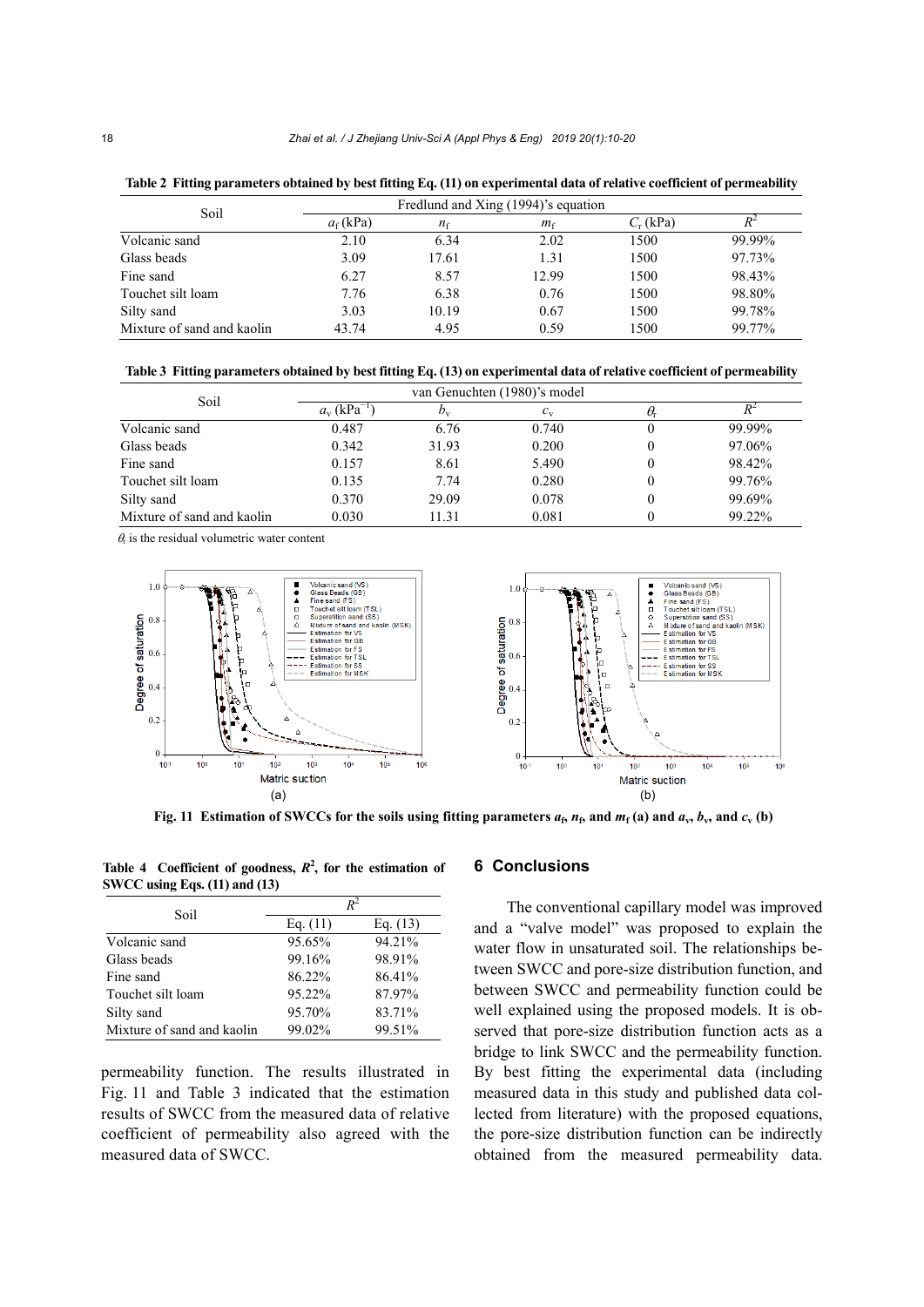Therefore, in the situation that only experimental data of relative coefficient of permeability are available, pore-size distribution function,  $f(r)$ , still can be indirectly obtained by using the equations proposed in this study.

#### **References**

- Brooks RH, Corey AT, 1964. Hydraulic Properties of Porous Media. Colorado State University, Fort Collins, CO, USA.
- Childs EC, Collis-George N, 1950. The permeability of porous materials. *Proceedings of the Royal Society A*: *Mathematical*, *Physical and Engineering Sciences*, 201(1066): 392-405.

https://doi.org/10.1098/rspa.1950.0068

- Fredlund DG, Rahardjo H, 1993. Soil Mechanics for Unsaturated Soils. Wiley, New York, USA.
- Fredlund DG, Xing AQ, 1994. Equations for the soil-water characteristic curve. *Canadian Geotechnical Journal*, 31(3):521-532.
	- https://doi.org/10.1139/t94-061
- Fredlund DG, Xing AQ, Huang SY, 1994. Predicting the permeability function for unsaturated soils using the soilwater characteristic curve. *Canadian Geotechnical Journal*, 31(4):533-546.

https://doi.org/10.1139/t94-062

- Fredlund DG, Rahardjo H, Fredlund MD, 2012. Unsaturated Soil Mechanics in Engineering Practice. Wiley, New York, **USA**
- Gardner WR, 1958. Mathematics of isothermal water conduction in unsaturated soils. Proceedings of the 37th Annual Meeting of the Highway Research Board.
- Goh SG, 2012. Hysteresis Effects on Mechanical Behavior of Unsaturated Soil. PhD Thesis, Nanyang Technological University, Singapore.
- Goh SG, Rahardjo H, Leong EC, 2015. Modification of triaxial apparatus for permeability measurement of unsaturated soils. *Soils and Foundations*, 55(1):63-73. https://doi.org/10.1016/j.sandf.2014.12.005
- Kosugi K, 1994. Three-parameter lognormal distribution model for soil water retention. *Water Resources Research*, 30(4):891-901.

https://doi.org/10.1029/93WR02931

Kunze RJ, Uehara G, Graham K, 1968. Factors important in the calculation of hydraulic conductivity. *Soil Science Society of America Journal*, 32(6):760-765.

https://doi.org/10.2136/sssaj1968.03615995003200060020x Lambe TW, 1955. The permeability of compacted fine-grained soils. Symposium on Permeability of Soils, ASTM.

- Leong EC, Rahardjo H, 1997. Review of soil-water characteristic curve equations. *Journal of Geotechnical and Geoenvironmental Engineering*, 123(12):1106-1117. https://doi.org/10.1061/(asce)1090-0241(1997)123:12(1106)
- Marshall TJ, 1958. A relation between permeability and size distribution of pores. *Journal of Soil Science*, 9(1):1-8. https://doi.org/10.1111/j.1365-2389.1958.tb01892.x
- Millington RJ, Quirk JP, 1961. Permeability of porous media. *Nature*, 183(4658):387-388. https://doi.org/10.1038/183387a0
- Mualem Y, 1976. A new model for predicting the hydraulic conductivity of unsaturated porous media. *Water Resources Research*, 12(3):513-522. https://doi.org/10.1029/WR012i003p00513
- Pedroso DM, Sheng DC, Zhao JD, 2009. The concept of reference curves for constitutive modelling in soil mechanics. *Computers and Geotechnics*, 36(1-2):149-165. https://doi.org/10.1016/j.compgeo.2008.01.009
- Priono, 2016. Anisotropy in Hydraulic Properties of Unsaturated Soils. PhD Thesis, Nanyang Technological University, Singapore.
- Rahimi A, Rahardjo H, 2016. New approach to improve soil-water characteristic curve to reduce variation in estimation of unsaturated permeability function. *Canadian Geotechnical Journal*, 53(4):717-725. https://doi.org/10.1139/cgj-2015-0199
- Reinson JR, Fredlund DG, Wilson GW, et al., 2005. Unsaturated flow in coarse porous media. *Canadian Geotechnical Journal*, 42(1):252-262. https://doi.org/10.1139/t04-070
- Richards LA, 1952. Water conducting and retaining properties of soils in relation to irrigation. Proceedings of International Symposium on Desert Research, p.523-546.
- Tuli A, Hopmans JW, 2004. Effect of degree of fluid saturation on transport coefficients in disturbed soils. *European Journal of Soil Science*, 55(1):147-164. https://doi.org/10.1046/j.1365-2389.2002.00493.x-i1
- Tuli A, Hopmans JW, Rolston DE, et al., 2005. Comparison of air and water permeability between disturbed and undisturbed soils. *Soil Science Society of America Journal*, 69(5):1361-1371. https://doi.org/10.2136/sssaj2004.0332
- van Genuchten MT, 1980. A closed-form equation for predicting the hydraulic conductivity of unsaturated soils. *Soil Science Society of America Journal*, 44(5):892-898. https://doi.org/10.2136/sssaj1980.03615995004400050002x
- Vogel HJ, 1997. Morphological determination of pore connectivity as a function of pore size using serial sections. *European Journal of Soil Science*, 48(3):365-377. https://doi.org/10.1111/j.1365-2389.1997.tb00203.x
- Wildenschild D, Hopmans JW, Rivers ML, et al., 2005. Quantitative analysis of flow processes in a sand using synchrotron-based X-ray microtomography. *Vadose Zone Journal*, 4(1):112-126.

https://doi.org/10.2136/vzj2005.0112

- Zapata CE, 1999. Uncertainty in Soil-water Characteristic Curve and Impacts on Unsaturated Shear Strength Predictions. PhD Thesis, Arizona State University, Tempe, USA.
- Zhai Q, Rahardjo H, 2012a. Determination of soil–water characteristic curve variables. *Computers and Geotechnics*, 42:37-43.

https://doi.org/10.1016/j.compgeo.2011.11.010

Zhai Q, Rahardjo H, 2012b. Reply to the discussion by Bellia et al. on "Determination of soil–water characteristic curve